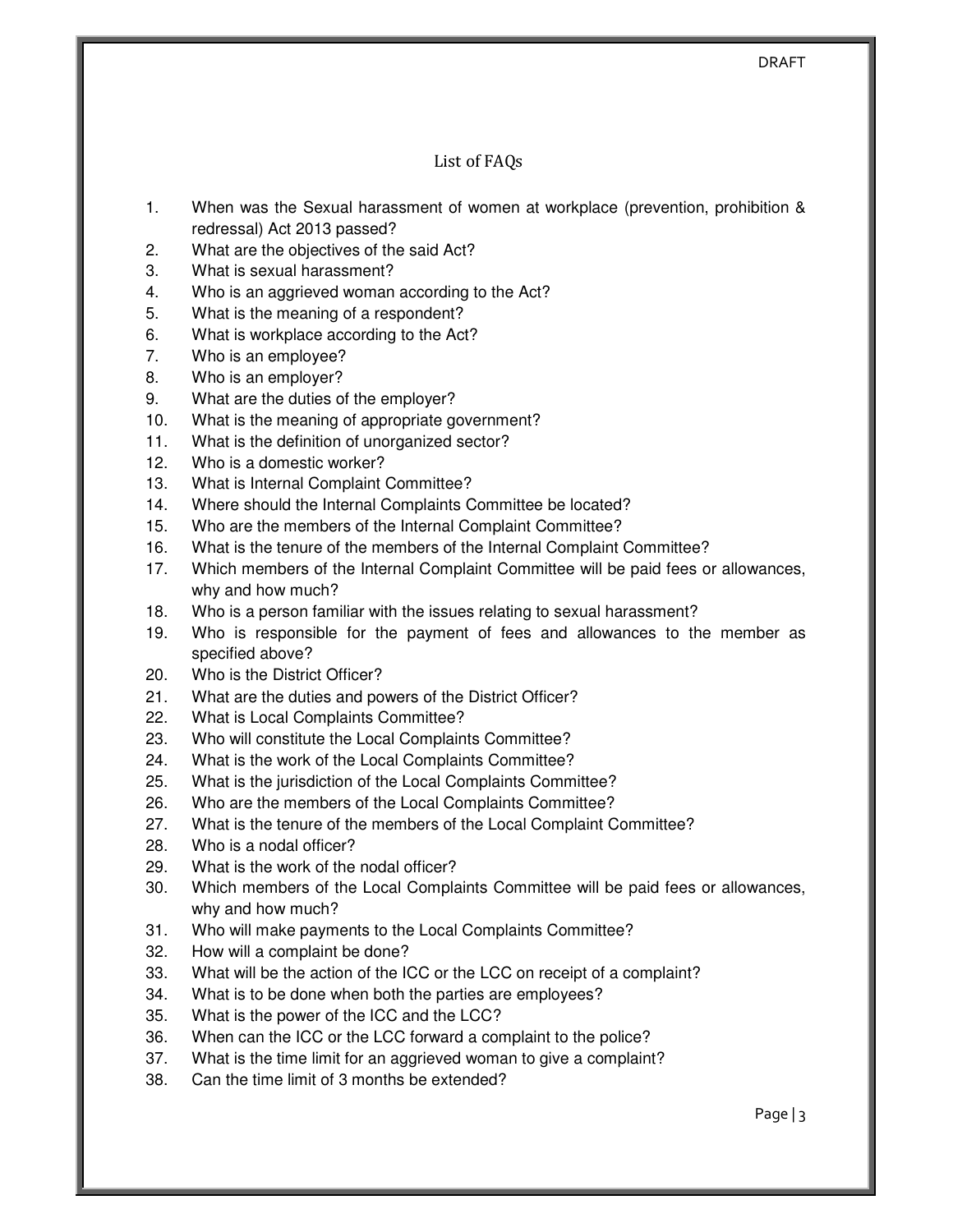- 39. Can someone else file the complaint under the Act?
- 40. What is the scope and process for Conciliation and Settlement?
- 41. Can further inquiry be made after settlement?
- 42. What is the time limit of inquiry?
- 43. What can the ICC or LCC recommend to the employer during the pendency of an inquiry?
- 44. What is to be done by the ICC or LCC on completion of inquiry?
- 45. What can the ICC or the LCC recommend to the employer or the District Officer on completion of the inquiry?
- 46. What is the time limit for the employer or the District Officer to act on the recommendations of the ICC or the LCC?
- 47. What will the ICC or the LCC do if it arrives at a conclusion that the allegation against the respondent is malicious?
- 48. What will the ICC or the LCC do if it arrives at a conclusion that the witness has given false evidence etc?
- 49. Can the ICC or LCC recommend compensation payment of an amount to the aggrieved woman? If yes, who will pay, on what basis and how?
- 50. Can contents of complaint and inquiry proceedings be made public?
- 51. What is the penalty for publication or making known contents of complaint or inquiry?
- 52. What are the provisions for appeal?
- 53. What is the time limit of the appeal?
- 54. What the mechanism for Annual report?
- 55. What has to be contents of the Annual Report?
- 56. What is the monitoring mechanism?
- 57. What measures are to be taken by the appropriate Government towards the publicity of the Act?
- 58. What are the powers of the appropriate Government under this Act?
- 59. What is the penalty for non compliance with provisions of the Act?
- 60. When will the Court take cognizance of the offence?

\*\*\*\*\*\*\*\*\*\*\*\*\*\*\*\*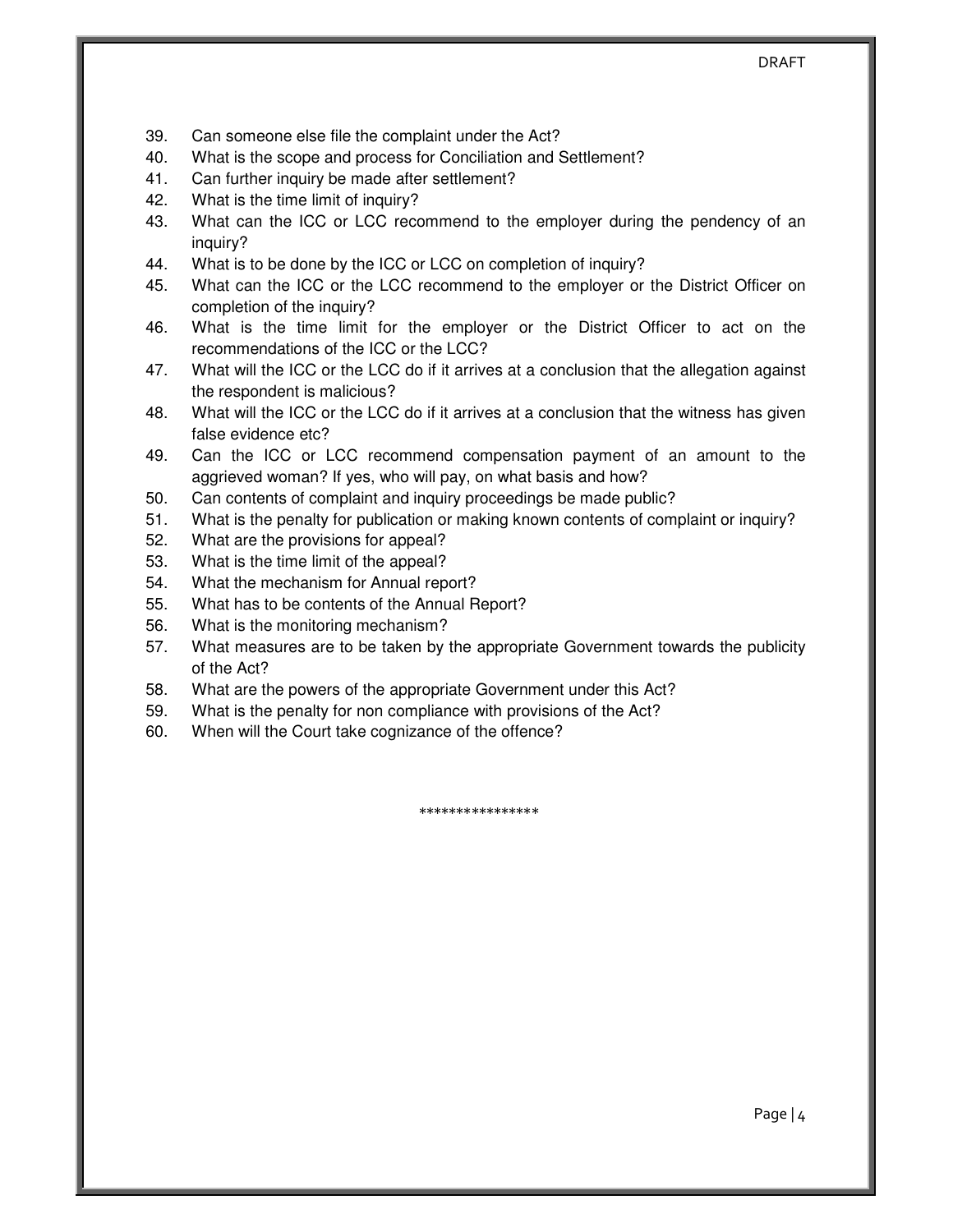# **1. When was the Sexual harassment of women at workplace (prevention, prohibition & redressal) Act 2013 passed?**

The Ministry of Law & Justice has passed the Act on  $22<sup>nd</sup>$  April 2013. The Rules were passed on 9th December 2013.

## **2. What are the objectives of the said Act?**

This Act is to provide

- $\triangleright$  Protection against sexual harassment of women at workplace
- $\triangleright$  Prevention
- $\triangleright$  Redressal of complaints of sexual harassment

### **3. What is sexual harassment?**

The Act in its Section 2n, defines sexual harassment. Sexual harassment includes any one or more of the following unwelcome acts or behaviour (whether directly or by implication), namely

- $\triangleright$  Physical contact and advances, or
- $\triangleright$  A demand or request for sexual favours, or
- $\triangleright$  Making sexually coloured remarks, or
- $\triangleright$  Showing pornography, or
- $\triangleright$  Any other unwelcome physical, verbal, non verbal conduct of sexual nature

Section 3 (2) of the Act further elaborates that if any of the following circumstances occurs or is present in relation to or connected with any act or behavior of sexual harassment among other circumstances, it may amount to sexual harassment-

- $\triangleright$  Implied or explicit promise of preferential treatment in her employment, or
- $\triangleright$  Implied or explicit threat of detrimental treatment in her employment, or
- $\triangleright$  Implied or explicit threat about her present or future employment status, or
- $\triangleright$  Interference with her work or creating an intimidating or offensive or hostile work environment for her, or
- $\triangleright$  Humiliating treatment likely to affect her health or safety

## **4. Who is an aggrieved woman according to the Act?**

According to the Act (Section 2a) aggrieved woman means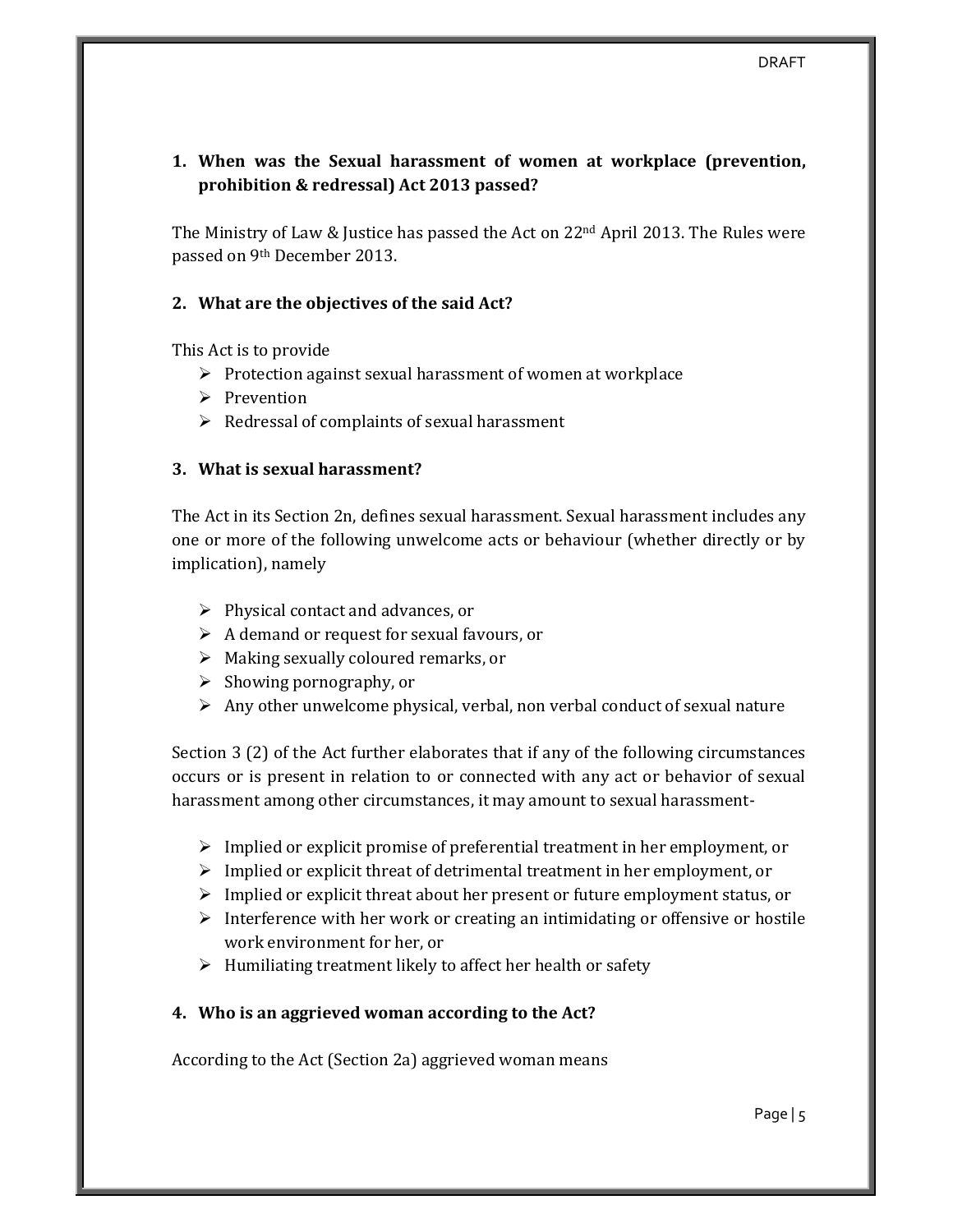- $\triangleright$  In relation to a workplace, a woman of any age whether employed or not, who alleges to have been subjected to any act of sexual harassment by the respondent
- $\triangleright$  In relation to a dwelling place or house, a woman of any age who is employed in such a dwelling or house

### **5. What is the meaning of a respondent?**

Respondent means a person against whom the aggrieved woman has made a complaint. (Section 2 m)

#### **6. What is workplace according to the Act?**

Workplace includes (Section 2o)

- $\triangleright$  Any department, organization, undertaking, establishment, enterprise, institution, office, branch or unit which is established, owned, controlled or wholly or substantially financed by funds provided directly or indirectly by the appropriate Government or the local authority or a Government company or a corporation or a cooperative society
- $\triangleright$  Any private sector organisation or a private venture, undertaking, enterprise, institution, establishment, society, trust, non governmental organization, unit or service provider carrying on commercial , professional, vocational, educational, entertainmental, industrial, health services or financial activities including production, supply, sale, distribution or service
- $\triangleright$  Hospital or nursing homes
- $\triangleright$  Any sports institute, stadium, sports complex or competition or games venue, whether residential or not used for training, sports or other activities relating to it
- $\triangleright$  Any place visited by the employee arising out of or during the course of employment including transportation provided by the employer for undertaking such journey
- $\triangleright$  A dwelling or a house

### **7. Who is an employee?**

According to the Act (Section 2f), employee means a person employed at a workplace for any work on regular, temporary, adhoc or daily basis, either directly or through an agent, including a contractor, with or, without the knowledge of the principal employer, whether for remuneration or not, or working on a voluntary basis or otherwise, whether the terms of employment are express or implied and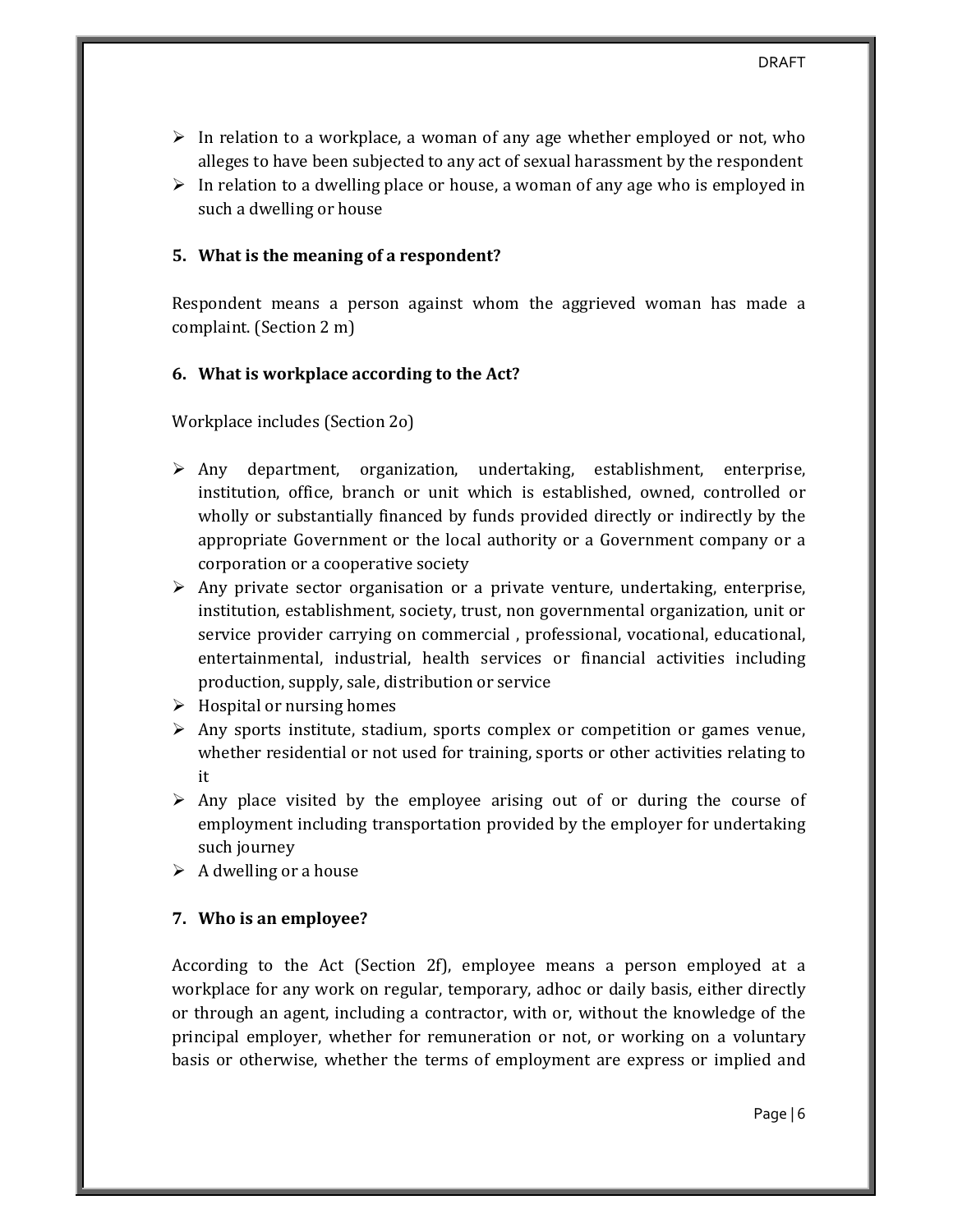includes a co worker, a contract worker, probationer, trainee, apprentice or called by any other such name.

### **8. Who is an employer?**

According to Section 2g(i) of the Act, in relation to any department, organization, undertaking, establishment, enterprise, institution, office, branch or unit of the appropriate Government or a local authority, the head of that department, organization, undertaking, establishment, enterprise, institution, office, branch or unit or such other officer as the appropriate Government or the local authority as the case may be, may by an order specify in this behalf.

Further according to Section 2g(ii) of the Act, it is clarified that in any workplace not covered under the above explanation, any person responsible for the management, supervision and control of the workplace is the employer. Management includes the person or board or committee responsible for formulation and administration of policies for such organization.

Thus with regard to the above, the person discharging contractual obligations with respect to his or her employees is the employer.

According to Section 2g(iv) of the Act, in case of a dwelling place or house, a person or a household who employs or benefits from the employment of domestic worker, irrespective of the number, time period or type of such worker employed or the nature of the employment or activities performed by the domestic worker is the employer.

### **9. What are the duties of the employer?**

As per Section 19 of the Act, every employer shall:

- $\triangleright$  Provide a safe working environment at the workplace which shall include safety from the persons coming into contact at the workplace
- $\triangleright$  Display at any conspicuous place in the workplace, the penal consequences of sexual harassments and the order constituting the ICC
- $\triangleright$  Organize workshops and awareness programmes at regular intervals for sensitising the employees with the Act
- $\triangleright$  Organize orientation programmes for the members of the ICC
- $\triangleright$  Provide necessary facilities to the ICC or the LCC for dealing with the complaint and conducting an inquiry
- $\triangleright$  Assist in securing the attendance of respondent and witness before the ICC or the LCC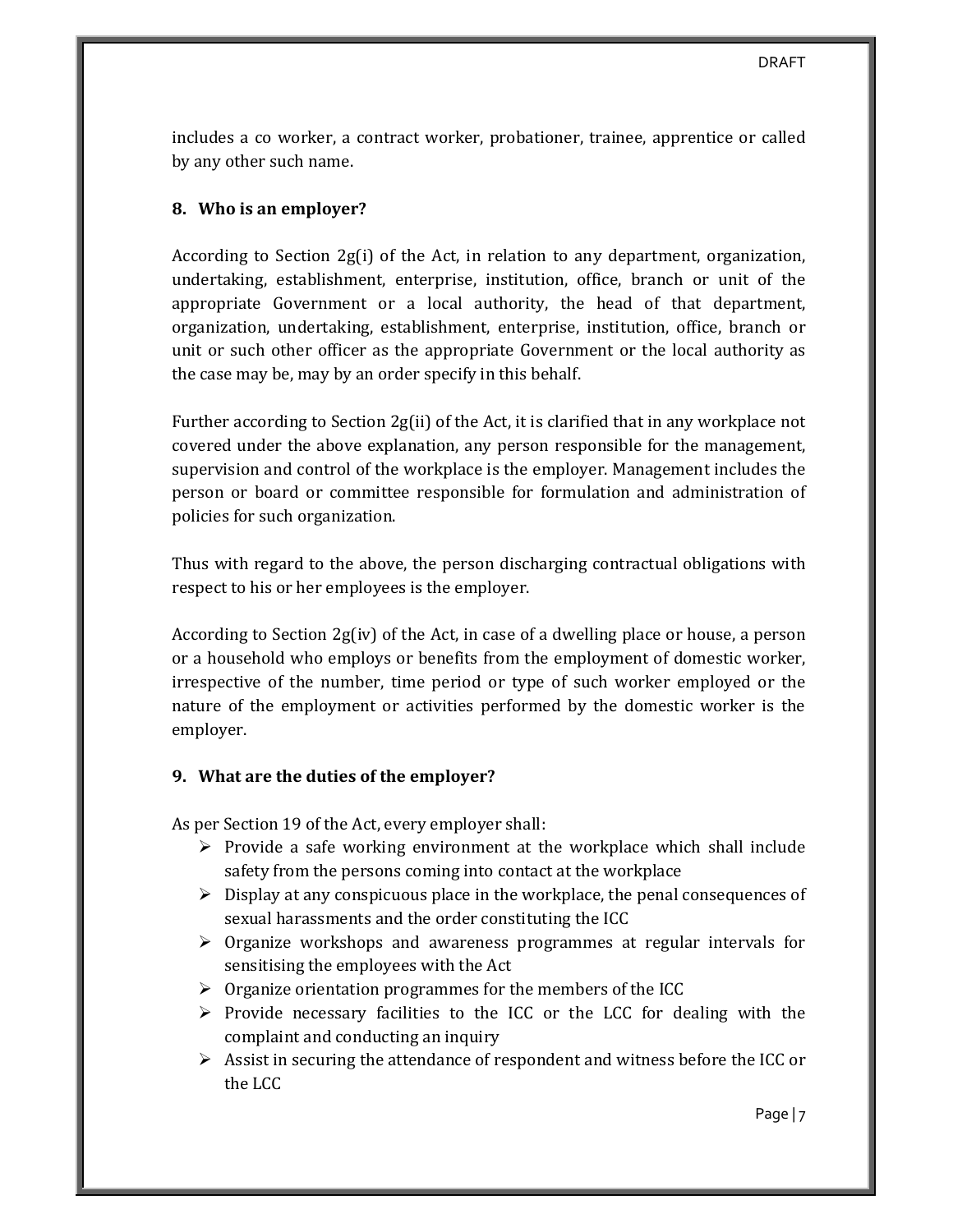- $\triangleright$  Make available such information to the ICC or the LCC with regard to the complaint
- $\triangleright$  Provide assistance to the woman if she chooses to file a complaint under IPC or any other law
- $\triangleright$  Cause to initiate action under the IPC or any other law against the perpetrator or if the aggrieved woman so desires, where the perpetrator is not an employee, in the workplace at which the incident of sexual harassment took place
- $\triangleright$  Treat sexual harassment as a misconduct under the service rules and initiate action for such misconduct
- $\triangleright$  Monitor the timely submission of reports by the ICC

### **10.What is the meaning of appropriate Government?**

Appropriate Government means in relation to workplace which is established, owned, controlled or wholly or substantially financed by funds provided directly or indirectly by the Central Government or the Union Territory administration it is the Central government, while those by the State Government, it is the State Government. In relation to any workplace not covered as per the above, and falls within its territory, the appropriate Government means the State Government. (Section 2b of the Act)

### **11.What is the definition of unorganized sector?**

The Act in Section 2(p) defines unorganised sector in relation to a workplace as an enterprise owned by individuals or self employed workers and engaged in the production or sale of goods or providing service of any kind whatsoever and where the enterprise employs workers, the number of such workers is less than 10.

#### **12.Who is a domestic worker?**

According to the Act (Section 2e) domestic worker means a woman who is employed to do the household work in any household for remuneration whether in cash or kind, either directly or through any agency on a temporary, permanent, part time or full time basis, but does not include any member of the family of the employer.

### **13.What is Internal Complaint Committee?**

Every employer of a workplace shall constitute by an order in writing, a Committee to be known as the Internal Complaint Committee (ICC) as per Section 4(1) of the Act.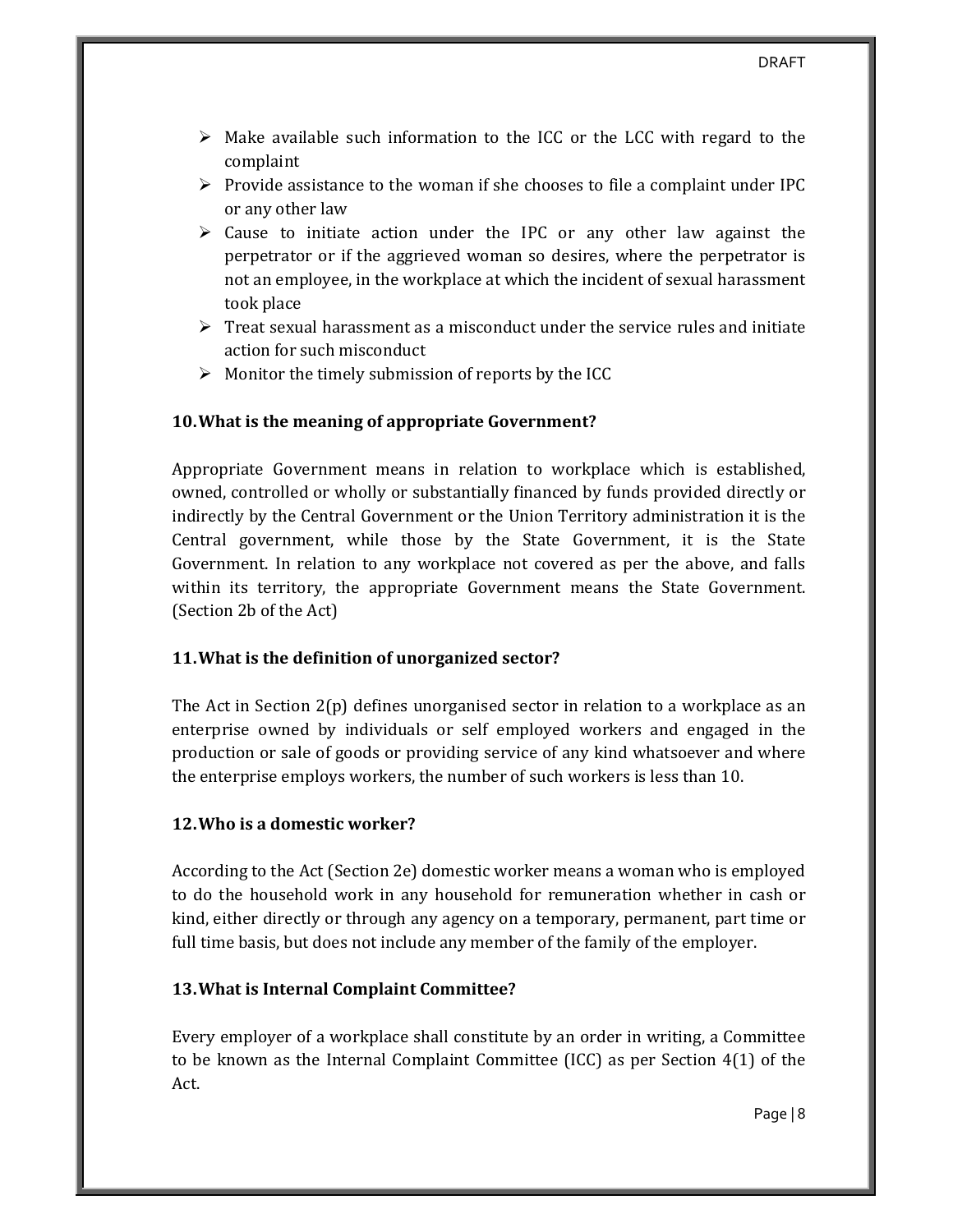### **14.Where should the Internal Complaints Committee be located?**

The Internal Complaint Committee should be located at all workplace. Where the offices or administrative units of the workplace are located at different places or divisional or sub divisional level, the internal Committee shall be located at all administrative units or offices. (Section 4(1) of the Act)

### **15.Who are the members of the Internal Complaint Committee?**

The Internal Complaints Committee shall constitute of the following members (Section  $4(2)a$ , b and c of the Act) :

- $\triangleright$  Presiding Officer : One : a woman employed at a senior level at workplace from amongst employees (in case a senior level women employee is not available, the Presiding officer shall be nominated from the other offices or administrative units of the workplace. In case the other offices or administrative units of the workplace do not have a senior level woman employee, the Presiding officer shall be nominated from any other workplace of the same employer or other dept or organization)
- $\triangleright$  Members : not less than two : from employees preferably committed to the cause of women or who have experience in social work or have a legal knowledge
- $\triangleright$  Member : One : from amongst non governmental organizations or associations committed to the cause of women or a person familiar with the issues relating to sexual harassment
- $\triangleright$  At least one half of the total members shall be women.

### **16.What is the tenure of the members of the Internal Complaint Committee?**

The Presiding Officer and every members of the Internal Committee shall hold office for a period not exceeding three years from the date of nomination as member. (Section 4 (3) of the Act).

# **17.Which members of the Internal Complaint Committee will be paid fees or allowances, why and how much?**

The member appointed from amongst the non governmental organizations or associations shall be paid fees or allowances for holding the proceedings of the Internal Committee. (Section 4(4) of the Act)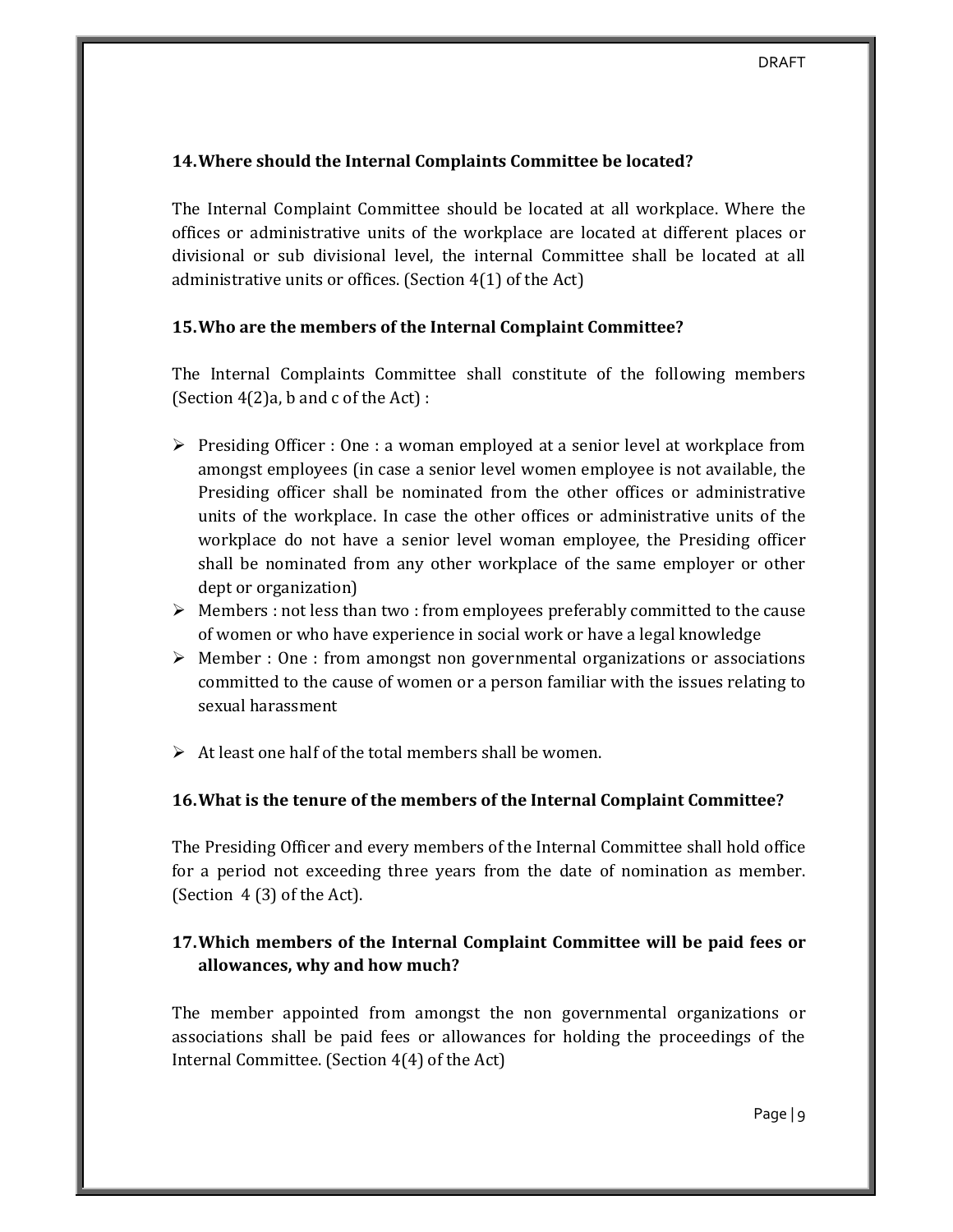Section 3 of the Rules elaborates that the member appointed from amongst the non government organizations shall be entitled to an allowance of Rs 200 per day for holding the proceedings of the Internal Committee. Reimbursement of travel cost incurred in travelling by train in  $3<sup>rd</sup>$  AC or AC bus and auto rickshaw or taxi or the actual amount spent by him/her, which ever is less will also be done.

## **18.Who is a person familiar with the issues relating to sexual harassment who can be a member of the ICC? (Refer Question 15)**

Such a person can be a social worker with at least 5 years experience in the field of social work which leads to creation of societal conditions favourable towards empowerment of women and in particular in addressing workplace sexual harassment or a person who is familiar with labour, service, civil or criminal law as per Section 4 of the Rules.

# **19.Who is responsible for the payment of fees and allowances to the member as specified above?**

The employer shall be responsible for the payment of allowances. (Section 3 of Rules)

## **20.Who is the District Officer?**

The District Magistrate or Additional District Magistrate or the Collector or Deputy Collector may be notified as the District Officer for every District (Section 5). In Odisha vide notification number 23399 dated  $7<sup>th</sup>$  Dec 2013 of the Women and Child Development department, the Collector of each district is declared as the District Officer for that district. (notification in Annexure)

## **21.What are the duties and powers of the District Officer?**

As per Section 20, the District Officer shall monitor the timely submission of reports by the LCC and take such measures as may be necessary for engaging non governmental organizations for creating awareness on sexual harassment and the rights of the women.

## **22.What is Local Complaints Committee?**

In a district, a committee known as Local Complaints Committee (LCC) has to be constituted. (Section 6(1) of Act)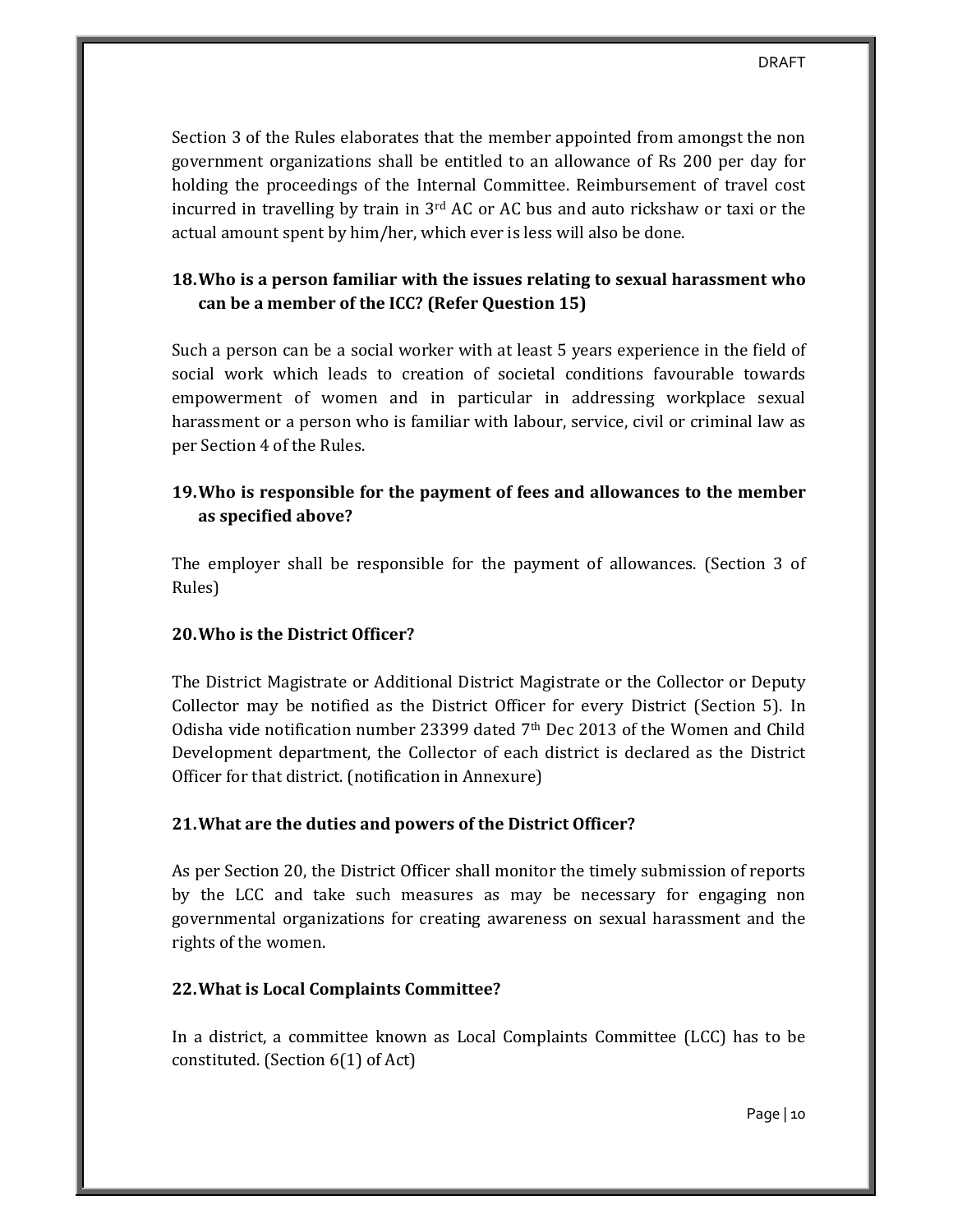### **23.Who will constitute the Local Complaints Committee?**

The District Officer shall constitute the Local Complaints Committee in a district. (Section 6(1) of Act)

### **24.What is the work of the Local Complaints Committee?**

The Local Complaints Committee is to receive complaints of sexual harassment from establishments where the Internal Complaints Committee has not been constituted due to having less than 10 workers or if the complaint is against the employer himself. (Section 6(1) of Act)

### **25.What is the jurisdiction of the Local Complaints Committee?**

The jurisdiction of the Local Complaints Committee is extended to the areas of the district where it is constituted (Section 6 (3)).

### 26. **Who are the members of the Local Complaints Committee?**

The Local Complaints Committee shall constitute of the following members (Section 7(1) of the Act) :

- $\triangleright$  Chairperson : One : eminent woman in the field of social work and committed to the cause of women.
- $\triangleright$  Member : One : nominated amongst the women working in the block, taluka or tehsil or ward or municipality in the district
- $\triangleright$  Members : Two : to be nominated from amongst non governmental organizations or associations committed to the cause of women or a person familiar with the issues relating to sexual harassment

At least one of the two members shall be women.

At least one of the two should have a back ground in law or legal knowledge

At least one of the two shall be a woman belonging to the SC or the ST or OBC or minority community

 $\triangleright$  Member : ex officio : the concerned officer dealing with the social welfare or women and child development in the district

## **27.What is the tenure of the members of the Local Complaint Committee?**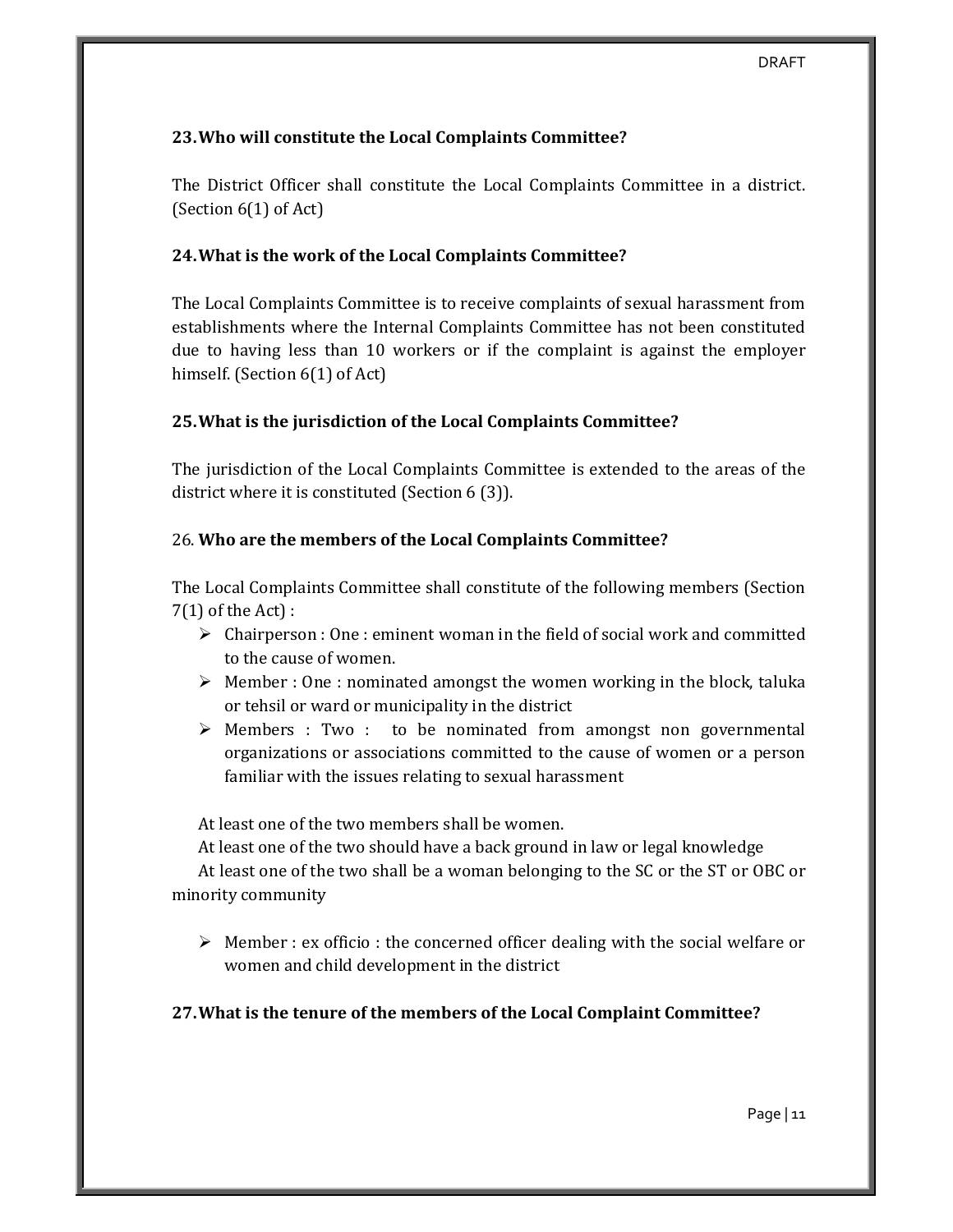The Chairperson and every members of the Local Committee shall hold office for a period not exceeding three years from the date of nomination as member. (Section 7(2) of the Act).

### **28.Who is a nodal officer?**

The District officer shall designate one nodal officer in every block, taluka and tehsil in rural or tribal area and ward or municipality in the urban area.

### **29.What is the work of the nodal officer?**

The nodal officer is to receive complaints and forward the same to the concerned Local Complaints Committee within a period of 7 days (Section 6(2)).

## **30.Which members of the Local Complaints Committee will be paid fees or allowances, why and how much?**

The Chairperson and members of the Local Committee other than member nominated from block/taluka or tehsil or ward or municipality and the concerned officer dealing with social welfare, shall be paid fees or allowances for holding the proceedings of the Local Committee. (Section 7(4) of the Act)

Section 5 of the Rules elaborates that the Chairperson of the Local committee shall be entitled to Rs 250 per day and the members other than member nominated from block/taluka or tehsil or ward or municipality and the concerned officer dealing with social welfare shall be entitled to Rs 200 per day for holding the proceedings of the Local Committee. Reimbursement of travel cost incurred in travelling by train in  $3<sup>rd</sup>$  AC or AC bus and auto rickshaw or taxi or the actual amount spent by him/her, which ever is less will also be done.

## **31.Who will make payments to the Local Complaints Committee?**

The District Officer will be responsible for payment of allowances.

### **32.How will a complaint be done?**

Any aggrieved women may make in writing a complaint of sexual harassment at workplace to the Internal committee/ Local Committee within 3 months from the date of incident or the date of the last incident in case of a series of incidents. In case the women cannot write, the Presiding officer/ any member of Internal Committee/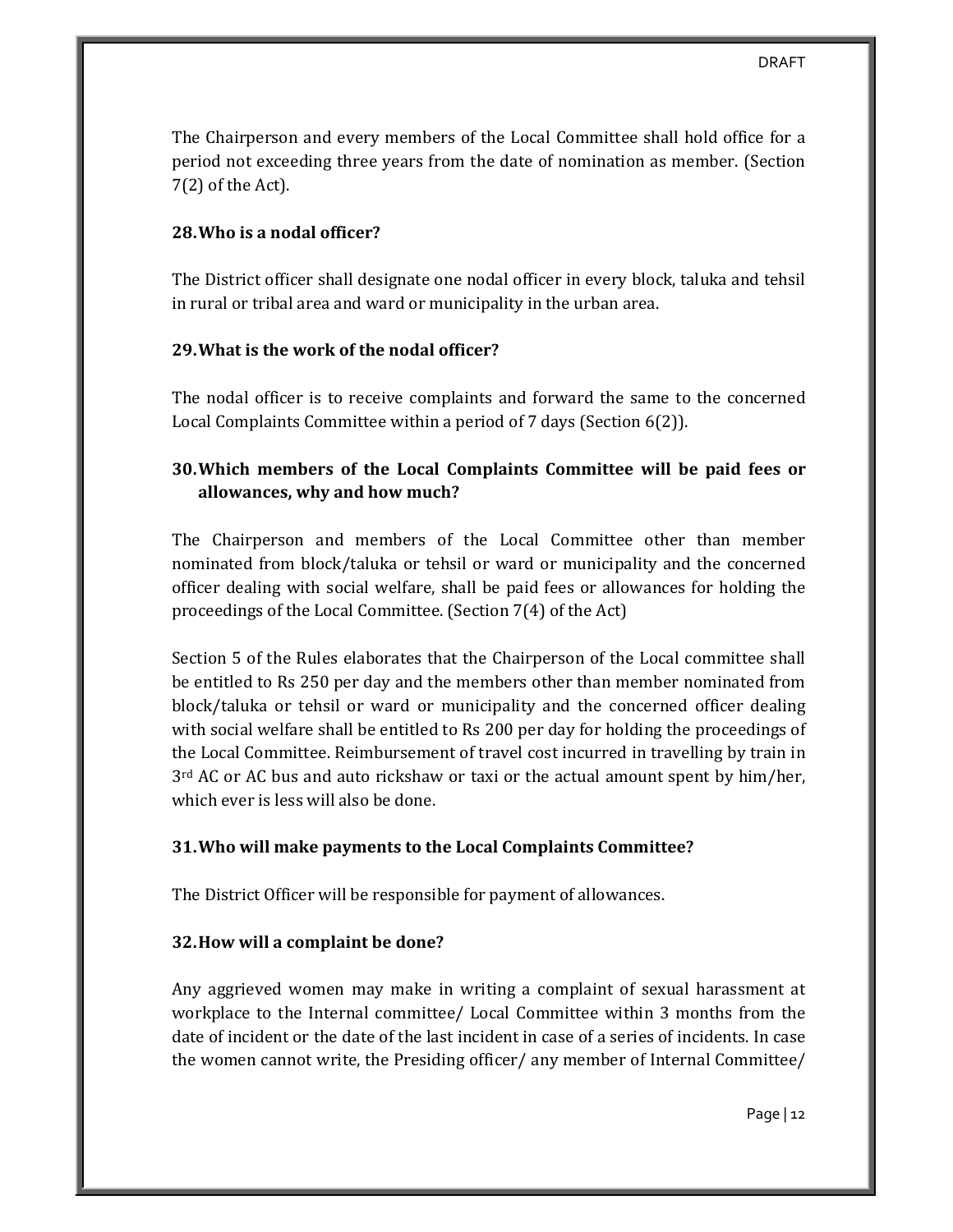Chairperson/ any member of Local Committee shall render all reasonable assistance. (Section 9(1) of the Act)

### **33.What will be the action of the ICC or the LCC on receipt of a complaint?**

Option A : Upon receipt of the complaint, the ICC or LCC must proceed to make an inquiry in accordance with the service rules applicable to the respondent or where no such service rules exist, in accordance with rules framed under the Act ( Section 11(1) of the Act).

Option B : The ICC or the LCC may forward the complaint to the Police (as elaborated in question 36 below).

### **34.What is to be done when both the parties are employees?**

Where both the parties are employees, the parties during the course of the inquiry be given an opportunity of being heard and a copy of the findings shall be made available to both the parties enabling them to make representation against the findings before the Committee.

### **35.What is the power of the ICC and the LCC?**

For the purpose of making an inquiry the ICC or the LCC shall have the same powers as are vested in a civil court under the Code of Civil Procedure 1908 when trying a suit in respect of the following (Section 11(3)) :

- $\triangleright$  Summoning and enforcing the attendance of any person and examining him on oath
- $\triangleright$  Requiring the discovery and production of documents
- $\triangleright$  Any other matter which may be prescribed

### **36.When can the ICC or the LCC forward a complaint to the police?**

The ICC or the LCC can forward a complaint to the Police for registering the case under Section 509 of the IPC and any other relevant provisions of the IPC within 7 days. (Section11(1))

In the event of non compliance by the respondent of the terms and conditions of a settlement agreed upon and when the aggrieved woman informs the ICC or the LCC about it, the ICC or the LCC may make an inquiry or forward the complaint to the Police.(Section 11(1))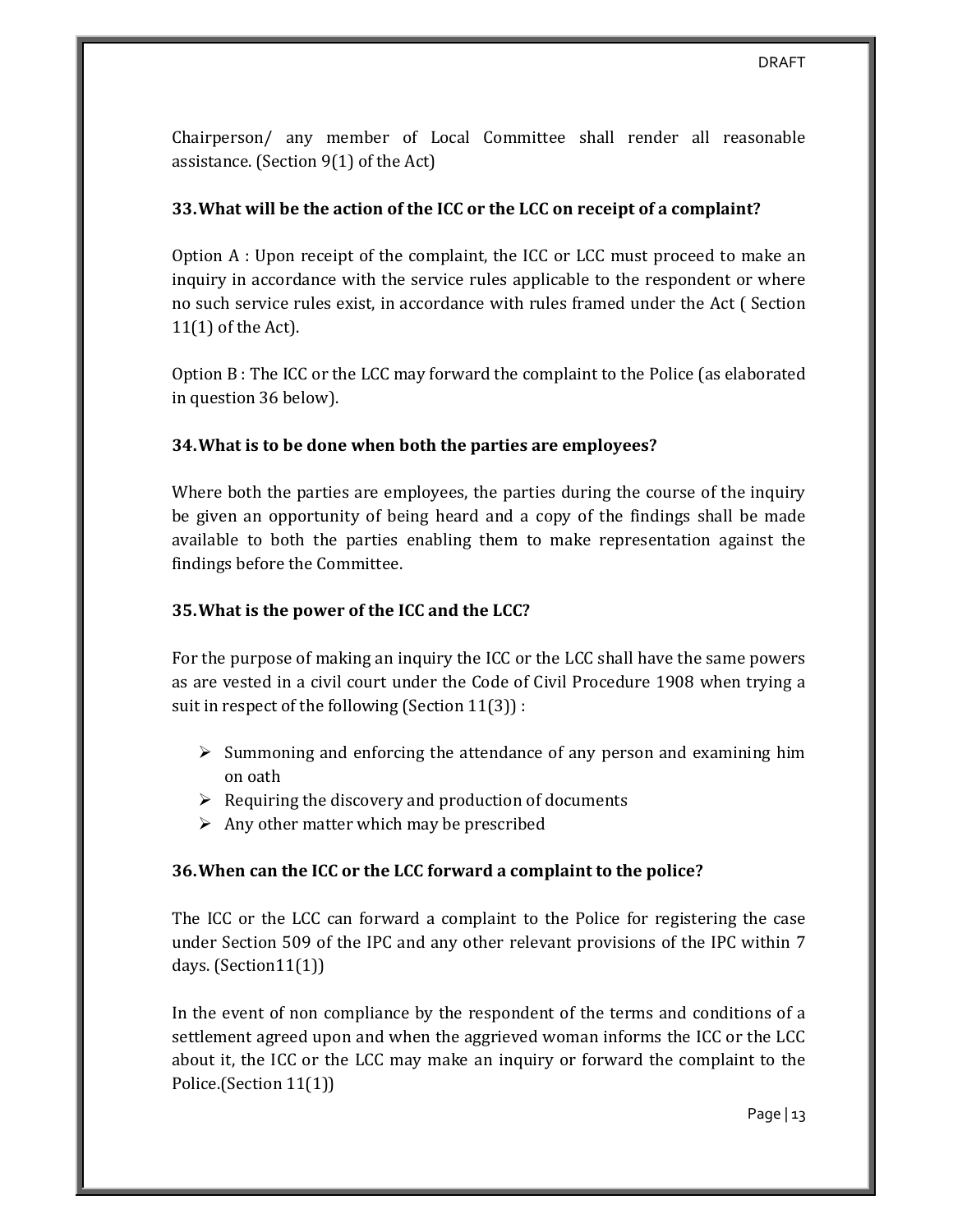### **37.What is the time limit for an aggrieved woman to give a complaint?**

Any aggrieved women may make in writing a complaint of sexual harassment at workplace to the Internal committee/ Local Committee within 3 months from the date of incident or the date of the last incident in case of a series of incident (Section 9(1)).

### **38.Can the time limit of 3 months be extended?**

The Internal Committee and the Local Committee can extend the time limit not exceeding another 3 months if it is satisfied that the circumstances were such which prevented the woman from filing the complaint within the said period (Section 9(1)).

### **39.Can someone else file the complaint under the Act?**

If the aggrieved woman is unable to make a complaint on account of her physical or mental incapacity or death, her legal heirs or such other person as may be prescribed may do so. ( Section 9(2) of the Act)

## **40.What is the scope and process for Conciliation and Settlement?**

Before initiating an inquiry, the ICC or LCC may and at the request of the aggrieved woman, take steps to arrive at a settlement between the parties. However, no monetary settlement can be made as the basis of such conciliation (Sec. 10(1) of the Act)

Where such a settlement has been arrived at, the ICC or the LCC, record the settlement and forward the same to the employer or the District officer to take action as specified in the recommendation (Section 10(2) of the Act).

The ICC or the LCC shall provide copies of the settlement to the aggrieved woman and the respondent (Section 10(3)).

## 41. **Can further inquiry be made after settlement**?

Where a settlement is arrived at, no further inquiry shall be conducted by the ICC or the LCC. (Section 10(4) of the Act).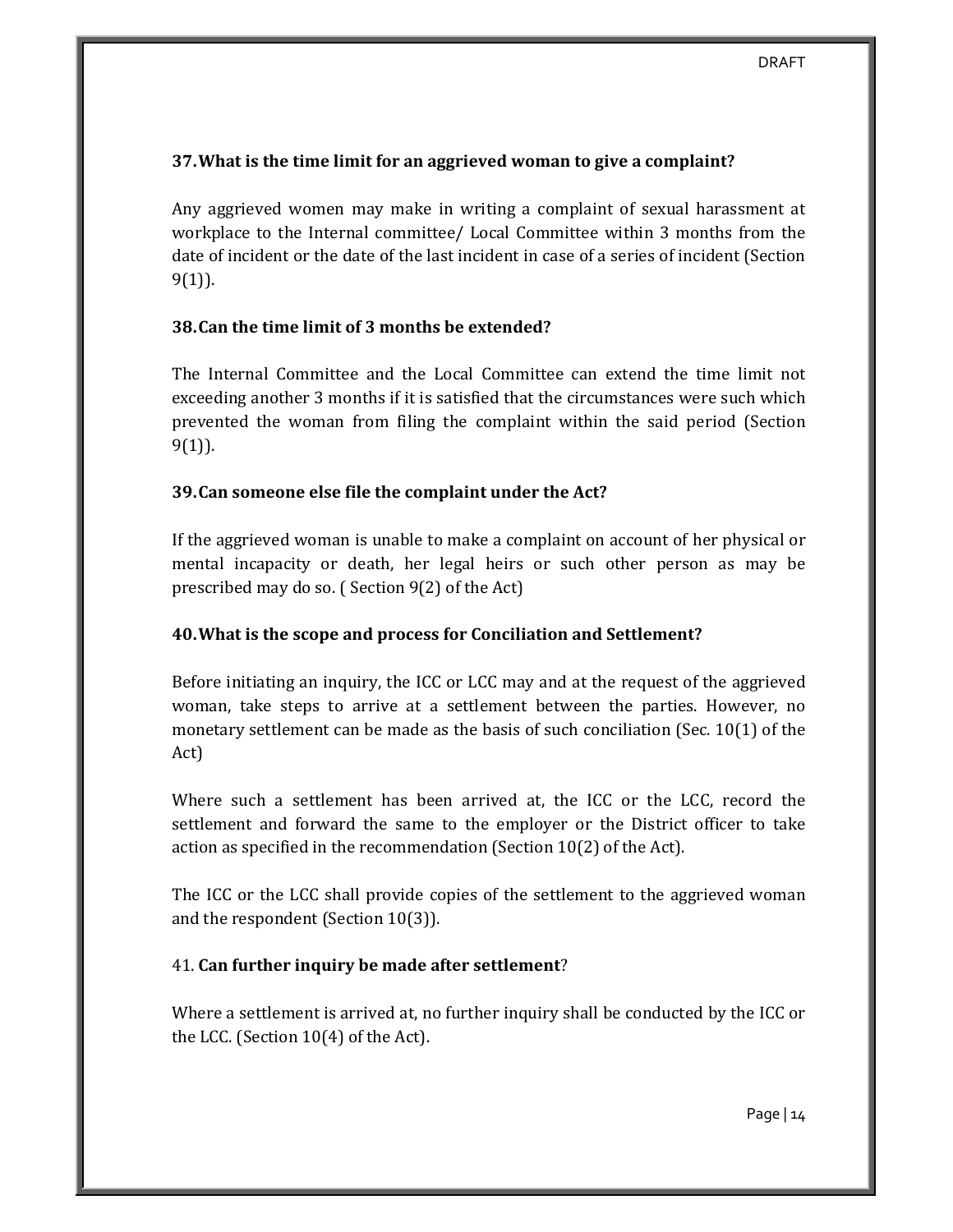However, if the aggrieved woman informs the ICC or the LCC that any term or condition of the settlement has not been complied with by the respondent, the ICC or the LCC shall proceed to make an inquiry into the complaint or forward the complaint to the police. (Section 11(1) of the Act)

### **42.What is the time limit of inquiry?**

The inquiry should be completed within a period of 90 days (Section 11(4)).

# **43.What can the ICC or LCC recommend to the employer during the pendency of an inquiry? What does the employer do on such recommendations?**

During the pendency of the inquiry of the ICC or LCC, on a written request by the aggrieved woman, the ICC or LCC can recommend the following to the employer (Section 12(1) of the Act):

- $\triangleright$  Transfer the aggrieved woman or the respondent to any other workplace or
- $\triangleright$  Grant leave to the aggrieved woman upto a period of 3 months or
- $\triangleright$  Grant such other relief to the aggrieved woman as may be prescribed
- $\triangleright$  The leave granted to the aggrieved woman under Section 12(1) is in addition to the leave that she is otherwise entitled.

The employer shall implement the recommendations made by the ICC or the LCC and send the report of such implementation to the ICC or the LCC. (Section 12(3)).

## **44.What is to be done by the ICC or LCC on completion of inquiry?**

On completion of inquiry the ICC or LCC will provide a report of the findings to the employer or the District Officer within 10 days from the date of completion of the inquiry and such report will be made available to the concerned parties. (Section 13(1) of the Act).

# **45.What can the ICC or the LCC recommend to the employer or the District Officer on completion of the inquiry?**

Option 1 : If the ICC or the LCC arrives at the conclusion that the allegation against the respondent has not been proved, it will recommend to the employer and the District Officer that no action is required to be taken. (Section 13(2) of the Act)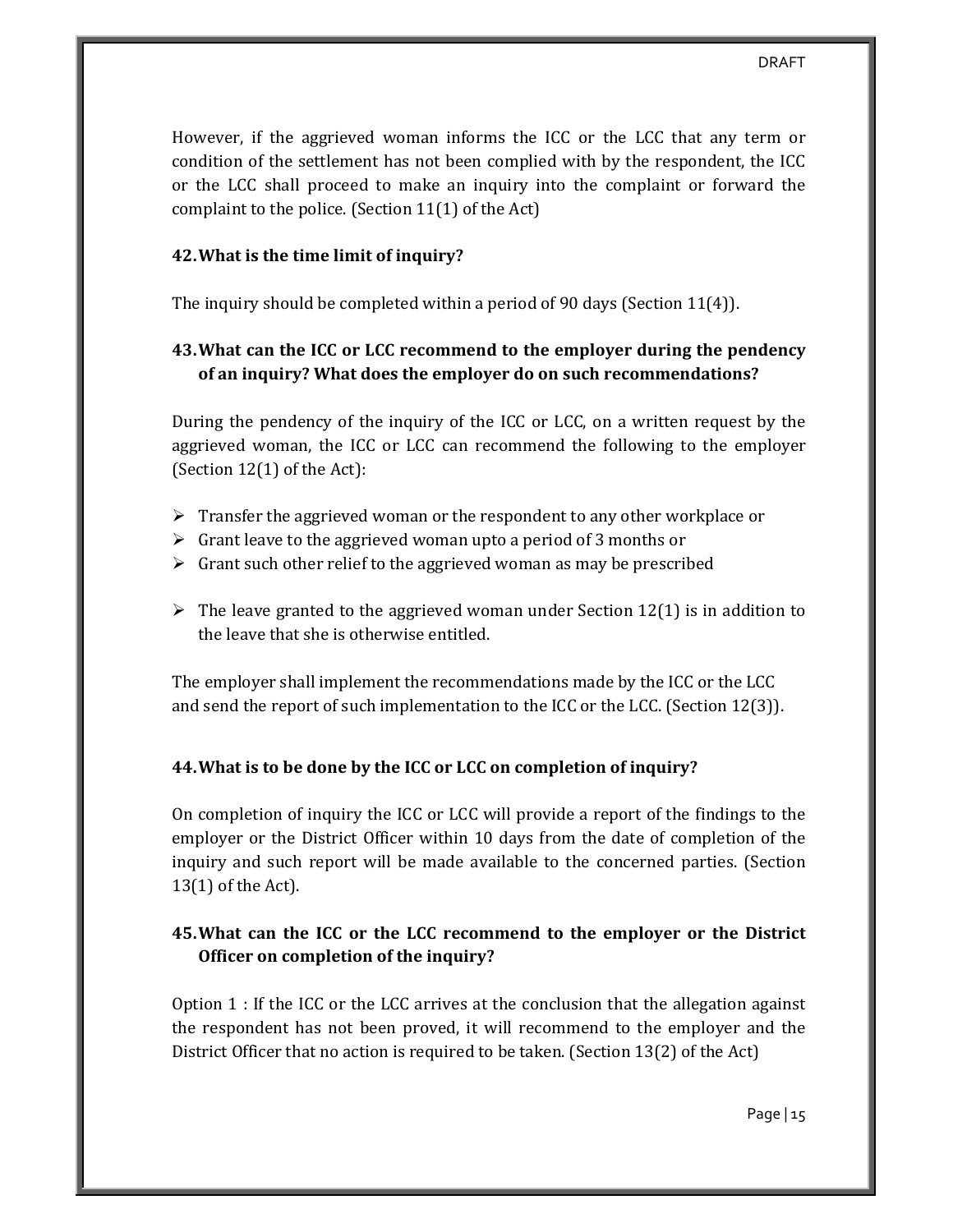Option 2 : If the ICC or the LCC arrives at the conclusion that the allegation against the respondent has been proved, it will recommend to the employer and the District Officer, the following as per Section 13(3):

- $\triangleright$  To take action for sexual harassment as a misconduct in accordance with the provisions of the service rule applicable to the respondent or where no such service rules have been made , in such manner prescribed
- $\triangleright$  To deduct from the salary or wages of the respondent such sum to be paid to the aggrieved woman or to her legal heirs
- $\triangleright$  In case the employer is unable to make such deductions from the salary of the respondent due to his being absent or cessation of employment, the ICC or the LCC may direct to the respondent to pay such sums to the aggrieved woman.
- $\triangleright$  In case the respondent fails to pay the sum, the ICC or the LCC may forward the order for recovery of the sum as an arrear of land revenue to the concerned District officer. (Section 13 (3) ii of the Act)

Option 3 : If the ICC or LCC arrives at a conclusion that the allegation against the respondent is malicious or the aggrieved woman or any other person making the complaint has made the complaint knowing it to be false or the aggrieved woman or any other person making the compliant has produced any forged or misleading document, it may recommend to the employer or the District Officer to take action against the woman or the person who has made the complaint. (Section 14(1) of the Act.)

# **46.What is the time limit for the employer or the District Officer to act on the recommendations of the ICC or the LCC?**

The employer or the District Officer have to act upon the recommendations within 60 days. (Section 13(4) of the Act)

## **47.What will the ICC or the LCC do if it arrives at a conclusion that the allegation against the respondent is malicious?**

If the ICC or LCC arrives at a conclusion that the allegation against the respondent is malicious or the aggrieved woman or any other person making the complaint has made the complaint knowing it to be false or the aggrieved woman or any other person making the compliant has produced any forged or misleading document, it may recommend to the employer or the District Officer to take action against the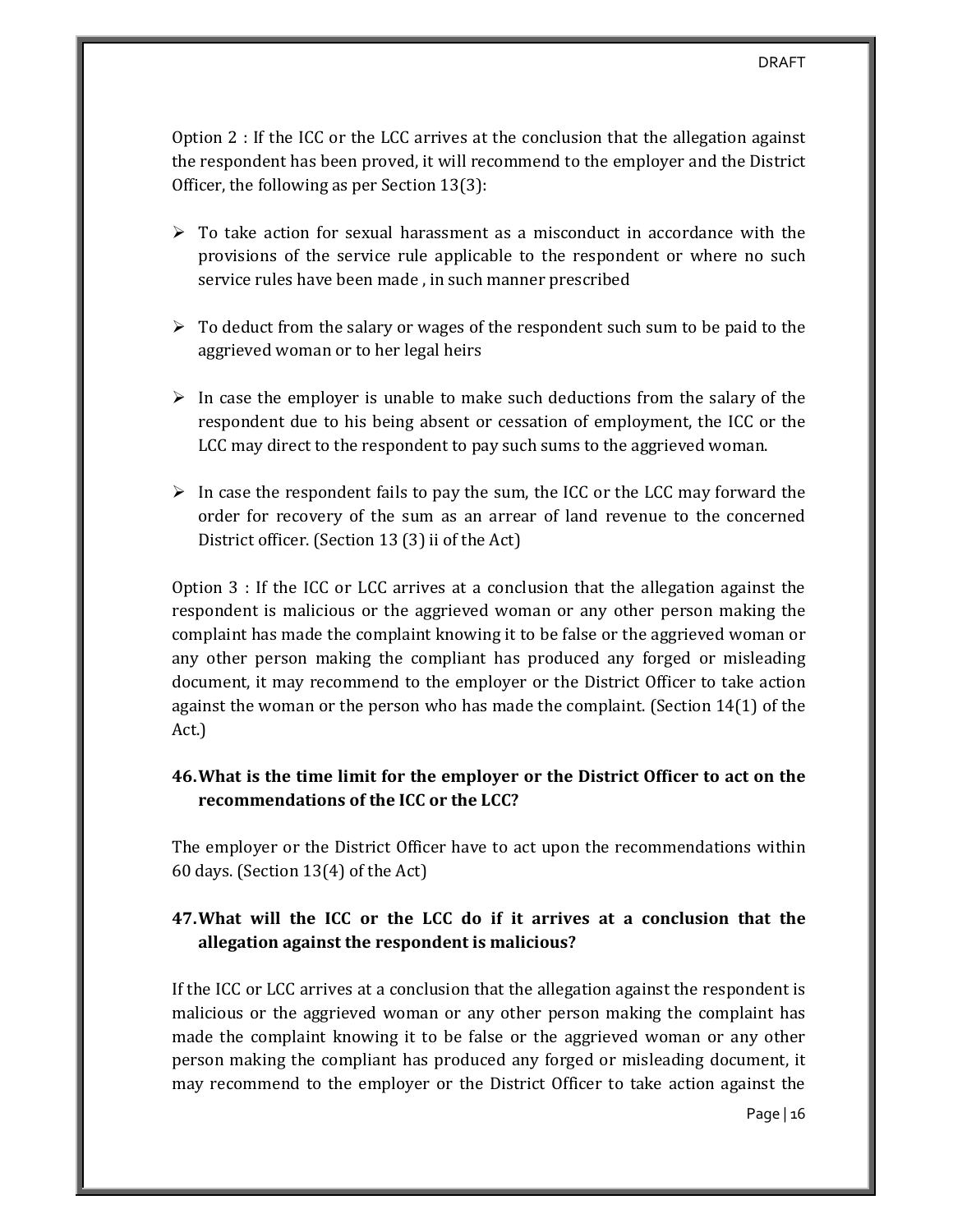woman or the person who has made the complaint in accordance with the provisions of the service rules. (Section 14(1) of the Act.)

## 48. **What will the ICC or the LCC do if it arrives at a conclusion that the witness has given false evidence etc?**

If the ICC or the LCC arrives at a conclusion that during the inquiry any witness has given false evidence or produced any forged or misleading document, it may recommend to the employer of the witness or the District Officer to take action in accordance with the provisions of the service rules or in such manner as may be prescribed. (Section 14(2) of the Act)

## **49.Can the ICC or LCC recommend compensation payment of an amount to the aggrieved woman? If yes, who will pay, on what basis and how?**

If the ICC or the LCC arrives at the conclusion that the allegation against the respondent has been proved, it will recommend to the employer and the District Officer to deduct from the salary or wages of the respondent such sum to be paid to the aggrieved woman or to her legal heirs. In case the employer is unable to make such deductions from the salary of the respondent due to his being absent or cessation of employment, the ICC or the LCC may direct to the respondent to pay such sums to the aggrieved woman. In case the respondent fails to pay the sum, the ICC or the LCC may forward the order for recovery of the sum as an arrear of land revenue to the concerned District officer. (Section 13 (3) ii of the Act)

As per Section 15, the basis of determining sums to be paid to the aggrieved woman under Section 13(3) ii under the Act will be –

- $\triangleright$  Mental trauma, pain, suffering and emotional distress caused to the aggrieved woman
- $\triangleright$  Loss in career incurred by the victim for physical or psychiatric treatment
- $\triangleright$  Income and financial status of the respondent
- $\triangleright$  Feasibility of such payment in lumpsum or installments

### **50.Can contents of complaint and inquiry proceedings be made public?**

The contents of the complaint, identity and address of the aggrieved woman, respondent and witness, information relating to conciliation and inquiry proceedings , recommendations of the ICC or the LCC and the action taken by the employer or the District Officer shall not be published, communicated or made known to the public, press and media.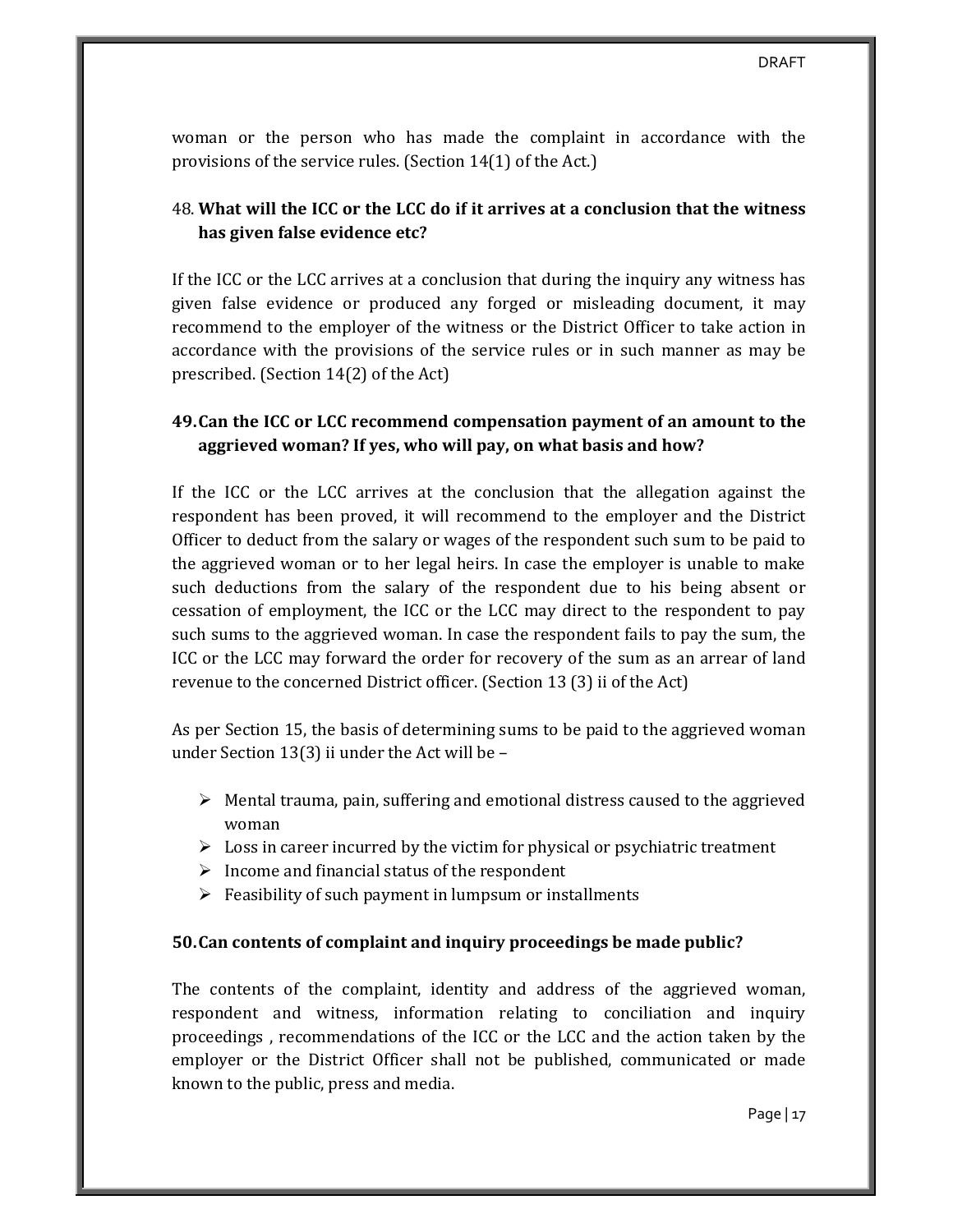However information may be disseminated regarding the justice secured to the victim of sexual harassment without disclosing the name, address, identity or any other particulars. (Section 16 of the Act)

# **51.What is the penalty for publication or making known contents of complaint or inquiry?**

If any person contravenes the provisions of Section 16 of the Act, he shall be liable to penalty in accordance with the provisions of the service rules applicable to the said person or where no such service rules exist, in such manner as may be applicable. (Section 17 of the Act)

### **52.What are the provisions for appeal?**

Person aggrieved due to the following conditions may prefer an appeal to the Court or Tribunal or in such manner (Section 18(1) of the Act):

- $\triangleright$  Recommendation under Section 13(2) of the Act : If the ICC or the LCC arrives at the conclusion that the allegation against the respondent has not been proved, it will recommend to the employer and the District Officer that no action is required to be taken.
- $\triangleright$  Recommendation under Section 13(3) i/ii: If the ICC or the LCC arrives at the conclusion that the allegation against the respondent has been proved, it will recommend to the employer and the District Officer, the following : To take action for sexual harassment as a misconduct in accordance with the provisions of the service rule applicable to the respondent or where no such service rules have been made , in such manner prescribed and/or to deduct from the salary or wages of the respondent such sum to be paid to the aggrieved woman or to her legal heirs.
- $\triangleright$  Recommendation under Section 14(1/2): If the ICC or LCC arrives at a conclusion that the allegation against the respondent is malicious or the aggrieved woman or any other person making the complaint has made the complaint knowing it to be false or the aggrieved woman or any other person making the compliant has produced any forged or misleading document, it may recommend to the employer or the District Officer to take action against the woman or the person who has made the complaint. (Section 14(1) of the Act.). If the ICC or the LCC arrives at a conclusion that during the inquiry any witness has given false evidence or produced any forged or misleading document, it may recommend to the employer of the witness or the District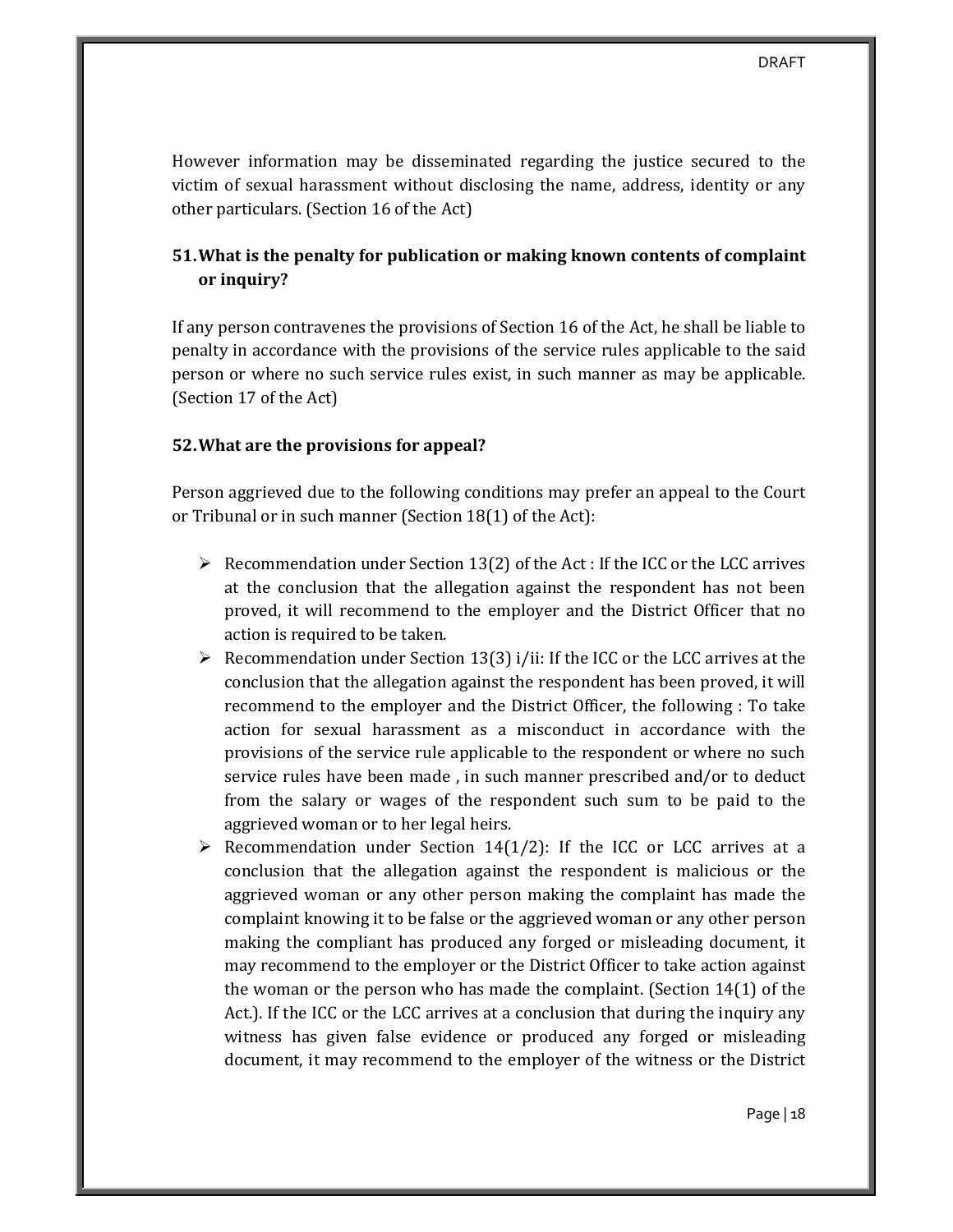Officer to take action in accordance with the provisions of the service rules or in such manner as may be prescribed. (Section 14(2) of the Act)

- $\triangleright$  Recommendation under Section 17 : If any person contravenes the provisions of Section 16 of the Act, he shall be liable to penalty in accordance with the provisions of the service rules applicable to the said person or where no such service rules exist, in such manner as may be applicable.
- $\triangleright$  Non implementation of recommendations

### **53.What is the time limit of the appeal?**

Appeal has to be done within a period of 90 days. (Section 18(2) of the Act)

### 54. **What the mechanism for Annual report?**

The ICC or the LCC have to prepare in each calendar year an Annual report and submit the same to the employer and the District Officer(Section 21 (1)). The form and time of submission have to be prescribed.

The District Officer has to forward a brief report on all the Annual reports received to the State Government.

## **55.What has to be contents of the Annual Report?**

The employer has to include in its report the number of cases filed and their disposal in the Annual report (Section 22).

## **56.What is the monitoring mechanism?**

The appropriate Government will monitor the implementation of this Act and maintain data on the number of cases filed and disposed of.

# **57.What measures are to be taken by the appropriate Government towards the publicity of the Act?**

The appropriate Government may (a) develop relevant information, education, communication and training materials and organize awareness programmes; (b) formulate orientation and training programmes for the LCC members. ( Section 24)

## **58.What are the powers of the appropriate Government under this Act?**